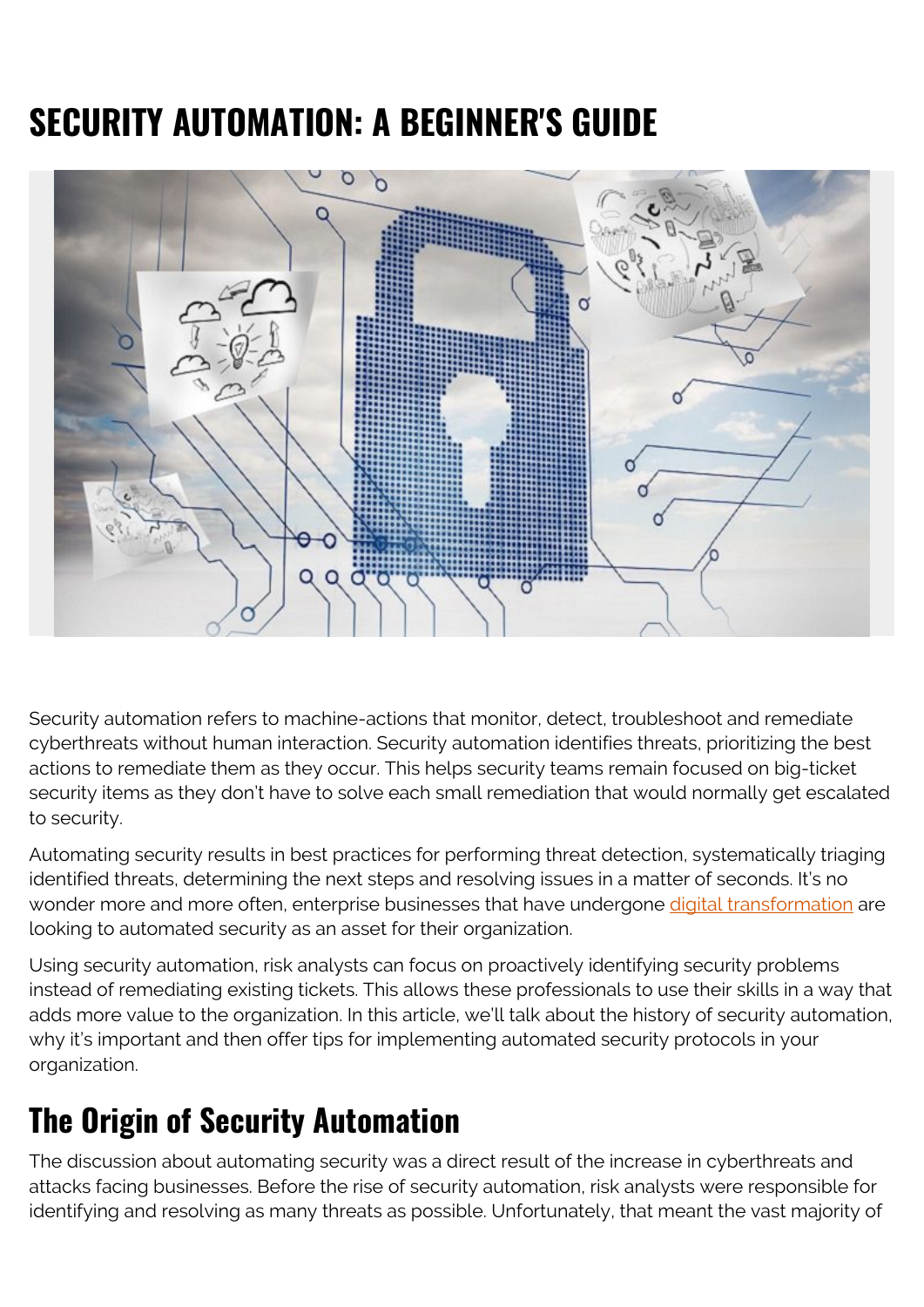minor threats went ignored because capturing and remediating all threats was an endless task. Security automation was a necessary response to the overwhelm that analysts were experiencing.

The first iteration of security automation was an automated incident response that helped make security queues more manageable and easier to service. Then came a more holistic approach to security automation that was sophisticated enough to find and resolve security issues without being prompted by analyst interaction. Today, another market has arisen from security automation called Security, Orchestration Automation and Response, or SOAR.

### **The Difference Between Orchestration and Automation**

Security automation integrates machine-operated tasks that simplify essential processes for risk and security analysts. Orchestration takes security automation a step further, ensuring vital systems are carefully and securely integrated together to provide a full range of automated security and feedback tasks. Orchestration ensures that all parts of your security and threat detection infrastructure are able to work together, offering proactive threat protection and remediation to an entire architecture.

Automation is a component of orchestration, and orchestration is an evolution of security automation. There are almost a limitless number of IT tasks that can be automated. Security is among them. Doing so removes time-intensive aspects of security from the analyst, leaving them able to handle other issues while making proactive observations for security optimization. The goal of orchestration is to provide full-coverage management of the security of a large-scale infrastructure.

### **Why is Security Automation Important?**

You already know security automation serves the primary role of assisting risk and security analysts so they can focus on essential components of the job. Now, here are some other key benefits of security automation:

### **Speeds up threat detection**

Intelligence is the mechanism that allows a computing device to learn from patterns and plan from repetition. Intelligence in threat detection allows for security response to trigger based on learned behavior that signifies a threat. This allows for faster, more responsive threat protection that plays a critical role in security infrastructure.

#### **Improves incident response**

In the same way it speeds up threat detection, it also improves incident response. When analysts are overwhelmed with security alerts, they can only mitigate the most critical on the list. By taking a share of the workload from the security analyst, incident response becomes standard practice.

#### **Increases visibility of security metrics**

When you orchestrate your automated security, you integrate with tools that can help you track and report on security metrics. This leads to greater visibility of your security issues and processes.